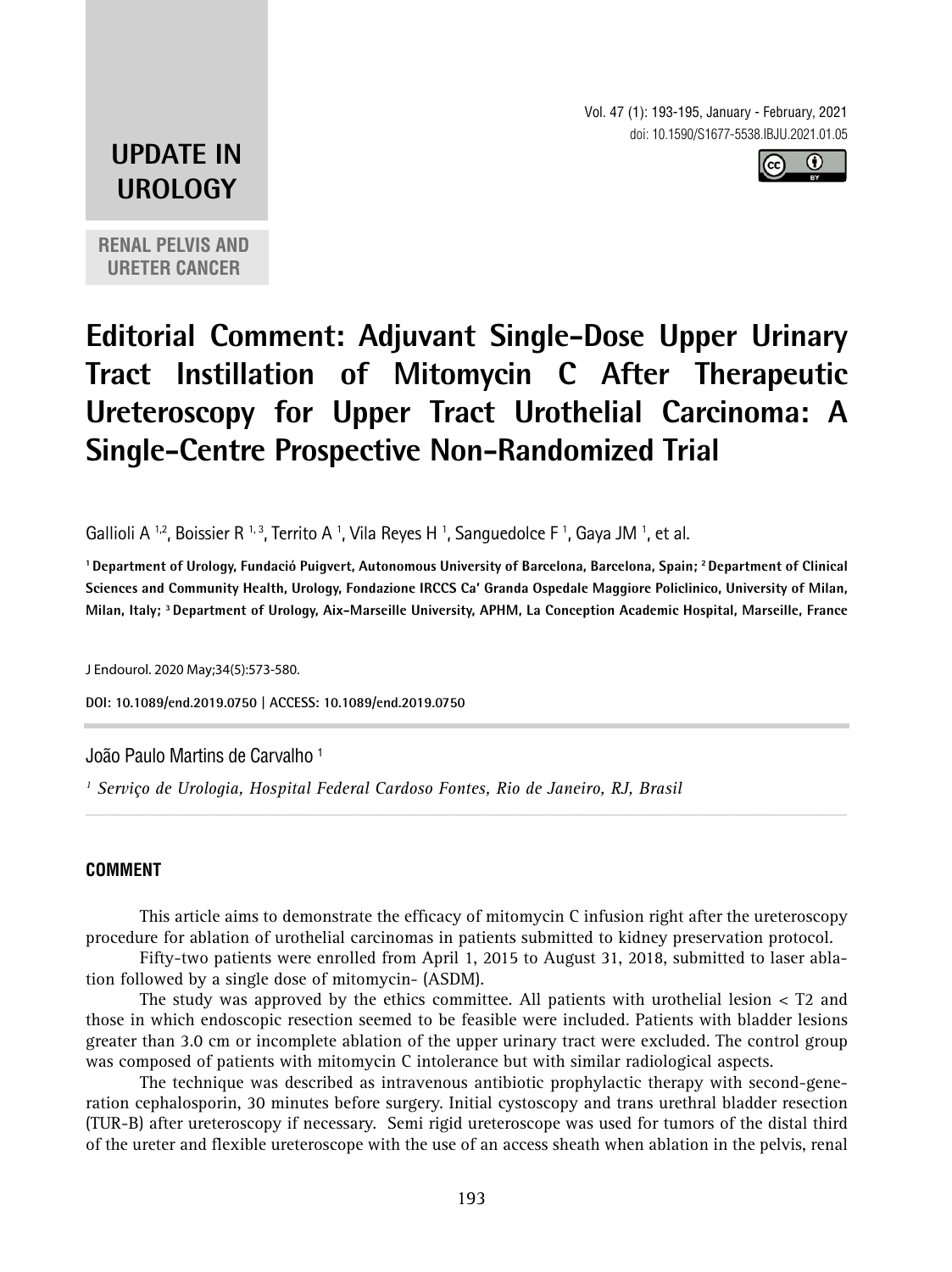calyx, proximal and middle third of the ureter. The ablation was performed with a laser fiber with a holmium or thulium generator depending on which was available and subsequent drainage of the renal pelvis with double or single J stent.

The immediate infusion of mitomycin C at the dosage of 40mg/ 40 mL diluted in 100 ml saline solution, was made up do six hours postoperatively, through the ureter catheter or intra-vesicaly when with single or double J stent. Catheters were removed up to 14 days postoperatively.

The primary objective was to evaluate the safety and efficacy of ASDM. The secondary, evaluate recurrence. Follow-up was based upon computed tomography scans every 03 months or ureteroscopy every 06 months, for two years.

The patients were then grouped into two groups. ASDM- A, and control- B.

The mean urothelial tract carcinoma (UTUC) size was 15.1 mm. UTUCs were in the calyx, pélvis and ureter in 15 (29%), 19 (37%), and 25 (49%) cases, respectively; multifocality was present in 33%. For postoperative drainage, a single-J stent was used in 19 cases (76%) and a double-J stent in six (24%), comprising four patients in whom UTUC was located in the ureter and two in whom a grade I/II ureteral injury was observed after removal of the ureteral sheath.

The use of mitomycin C did not promote significant side effects, observing only one urinary retention by clots in a patient with single kidney and hematuria in two patients.

In the ASDM group, two patients (8%) were assigned to nephroureterectomy for high-grade or recurrent neoplasia. The overall survival rate was 90.6% (39/43), and the cancer-specific survival rate was 97.6% (42/43). Eight patients (18.6%) had maintenance treatment consisting in weekly upper tract instillations (mitomycin in five and BCG in three). The oncological outcomes of ASDM were evaluated by comparing 17 ASDM patients (group A) with the 18 patients who did not receive any other adjuvant treatment after therapeutic ureteroscopy (group B).

Median follow-up was 18 months. Urothelial recurrence occurred in 23.5% of patients in group A vs 55.5% in group B. In groups A and B respectively, urothelial recurrence consisted in

upper tract recurrence in 17.6% (3/17) vs 33.3%  $(6/18)$  and bladder recurrence in 21.4%  $(3/14)$  vs 31.3% (5/16).

Bladder and local recurrence were metachronous in two patients (11.8%) of group A and synchronous in one patient (5.5%) of group B.

The risk of urothelial recurrence was significantly higher in patients with high-grade UTUC or previous or concomitant bladder tumor.

## **ASDM reduced the risk of recurrence 7.7-fold**

The authors conclude that the administration of mitomycin C in a single postoperative dose decreases the chance of recurrence of urothelial carcinoma.

The criticisms of the article cited by the authors themselves mention the small number of individuals in each group, despite a similar demographic distribution and no statistical difference between them, except age and tumors of higher degree in group A.

Paradoxically Baboudjian et al. obtained a considerable large number of bladder recurrences even with the systematization of diagnostic ureteroscopy including using ureteral access sheaths (1).

It can be assumed that when manipulating the upper urinary tract for ablation of a urothelial carcinoma, mitomycin can be infused in order to decrease its recurrence.

Only as historical documentation, it is worth mentioning that one of the most cited articles in kidney preservation for urothelial carcinomas, used BCG through percutaneous access, in those patients not candidates for nephroureterectomy.

Of a total of 37 patients with 41 treated kidney units, there was a 38% progression with subsequent death and 33% were still alive after a 42 months follow-up (2).

Only 18 years separates, these publications and serve to document the advance of minimally invasive therapeutic options.

This article has the merit of documenting the systematization of renal ablation therapy, as well as the infusion of topical Mmitomycin C with favorable short-term results, including decreased intra vesical recurrence.